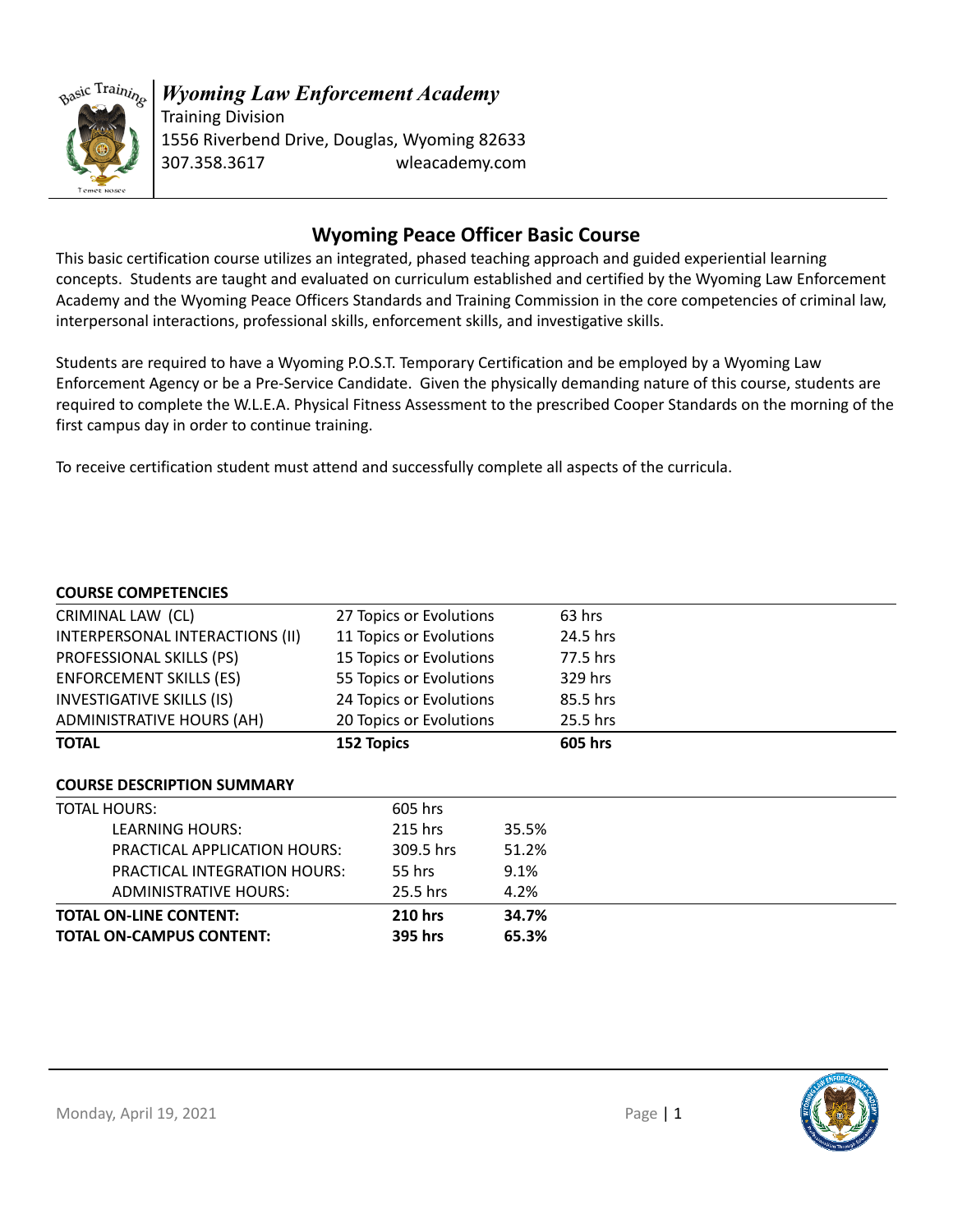

### *Wyoming Law Enforcement Academy* Training Division 1556 Riverbend Dr., Douglas, WY 82633 307.358.3617 wleacademy.com

### **CRIMINAL LAW (CL) 63**

The desired outcome of the topics within this competency is for the peace officer basic student to demonstrate their ability to adapt their conduct and performance in any official circumstance to interact with the public in a manner that is legally reasonable and within the constitutional and statutory role of a peace officer.

| CL1000   | <b>LEARNING</b>                                             |                | 39 |
|----------|-------------------------------------------------------------|----------------|----|
| CL1001.1 | Basic Law and the Constitution On-Line Learning             | 4              |    |
| CL1002.1 | <b>Criminal Justice System On-Line Learning</b>             | $\mathbf{1}$   |    |
| CL1003.1 | <b>Wyoming Criminal Procedures On-Line Learning</b>         | 2              |    |
| CL1004.1 | Laws of Arrest On-Line Learning                             | 3              |    |
| CL1005.1 | <b>Civil Liability On-Line Learning</b>                     | $\overline{2}$ |    |
| CL1010.1 | <b>Wyoming Criminal Statutes On-Line Learning</b>           | 4              |    |
| CL1020.1 | Search and Seizure I On-Line Learning                       | 3              |    |
| CL1021.1 | Search and Seizure II On-Line Learning                      | $\overline{2}$ |    |
| CL1030.1 | Use of Force I Lecture                                      | 4              |    |
| CL1031.1 | Use of Force II Lecture                                     | $\overline{2}$ |    |
| CL1040.1 | <b>Traffic Laws On-Line Learning</b>                        | $\overline{2}$ |    |
| CL1050.1 | Laws of Criminal Interrogation On-Line Learning             | $\overline{2}$ |    |
| CL1060.1 | Domestic Violence Statutes & Prosecution Lecture            | $\overline{2}$ |    |
| CL1061.1 | Domestic Violence Protection and Stalking Orders Lecture    | 1              |    |
| CL1070.1 | Juvenile Law On-Line Learning                               | 3              |    |
| CL1080.1 | <b>Rules of Evidence On-Line Learning</b>                   | $\overline{2}$ |    |
| CL1200   | PRACTICAL APPLICATION                                       |                | 16 |
| CL1210.1 | <b>Wyoming Criminal Statutes On-Line Practical Activity</b> | $\overline{2}$ |    |
| CL1220.1 | Search & Seizure II On-Line Practical Activity              | $\mathbf{1}$   |    |
| CL1221.1 | Search and Seizure III On-Line Practical Activity           | 4              |    |
| CL1230.1 | Use of Force Team Practical Activity                        | $\overline{2}$ |    |
| CL1231.1 | Use of Force On-Line Practical Activity                     | $\mathbf{1}$   |    |
| CL1232.1 | Use of Force Team Discussion                                | $\mathbf{1}$   |    |
| CL1240.1 | <b>Traffic Laws On-Line Practical Activity</b>              | $\overline{2}$ |    |
| CL1250.1 | Laws of Criminal Interrogation On-Line Practical Activity   | $\overline{2}$ |    |
| CL1280.1 | <b>Rules of Evidence On-Line Practical Activity</b>         | $\mathbf{1}$   |    |
| CL1400   | PRACTICAL INTEGRATION                                       |                | 8  |
| CL1401.1 | <b>Criminal Law Practical Integration Activity</b>          | 4              |    |
| CL1402.1 | <b>Criminal Law On-Line Team Activity</b>                   | 4              |    |

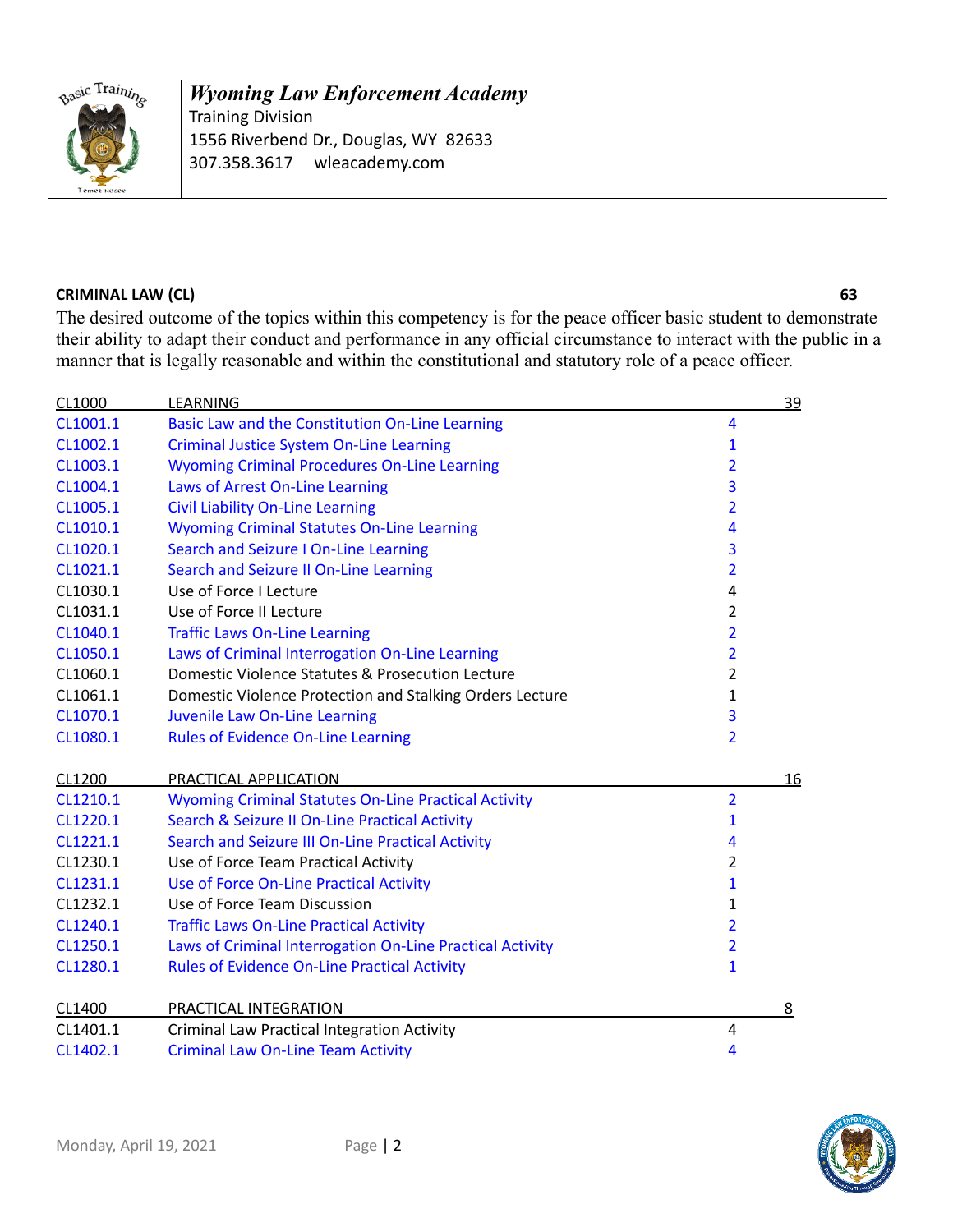

*Wyoming Law Enforcement Academy* Training Division 1556 Riverbend Dr., Douglas, WY 82633 307.358.3617 wleacademy.com

### **INTERPERSONAL INTERACTIONS (II) 24.5**

The desired outcome of the subjects within the Interpersonal Interactions category is for the Peace Officer Basic student to demonstrate their ability to adapt their conduct and performance in any official circumstance to interact with the public in a manner that is dignified, objective, influential, and effective within the constitutional and statutory role of a peace officer.

| <b>II1000</b> | LEARNING                                                 |   |                | 17  |
|---------------|----------------------------------------------------------|---|----------------|-----|
| II1001.1      | <b>Interpersonal Communications On-Line Learning</b>     | 2 |                |     |
| II1002.1      | Interpersonal Conflict Management On-Line Learning       |   | 2              |     |
| II1010.1      | <b>Cultural Interaction On-Line Learning</b>             |   | 3              |     |
| II1020.1      | Interaction with the Hearing Impaired On-Line Learning   |   |                |     |
| 11030.1       | Interaction with the Mentally III On-Line Learning       |   |                |     |
| II1040.1      | Interview and Interrogation On-Line Learning             |   |                |     |
| 11050.1       | <b>Community Policing On-line Learning</b>               |   |                |     |
| 11060.1       | <b>Family Survival Lecture</b>                           |   |                |     |
| <b>II1200</b> | PRACTICAL APPLICATION                                    |   |                | 3.5 |
| II1240.1      | Interview and Interrogation Practical Activity           |   | $\overline{2}$ |     |
| 11250.1       | <b>Community Policing On-Line Practical Activity</b>     |   | 1.5            |     |
| <b>II1400</b> | PRACTICAL INTEGRATION                                    |   |                | 4   |
| II1401.1      | Interpersonal Interaction Practical Integration Activity |   | 4              |     |

### **PROFESSIONAL SKILLS (PS) 77.5**

The desired outcome of the subjects within the Professional Skills category is for the peace officer basic student to demonstrate their ability to adapt their conduct and performance in any official circumstance to interact with the public in a manner that is highly competent, non-discriminatory, and reflective of the core values of the law enforcement profession.

| PS1000   | LEARNING                                         | 26.5           |
|----------|--------------------------------------------------|----------------|
| PS1001.1 | <b>Critical Thinking On-Line Learning</b>        | 2              |
| PS1002.1 | Problem Solving On-Line Learning                 | 4              |
| PS1010.1 | <b>Ethics On-Line Learning</b>                   | 2.5            |
| PS1020.1 | <b>Professional Recognition On-Line Learning</b> | $\overline{2}$ |
| PS1030.1 | <b>Stress Management On-Line Learning</b>        | 2              |
| PS1040.1 | <b>General Officer Survival On-Line learning</b> | 4              |

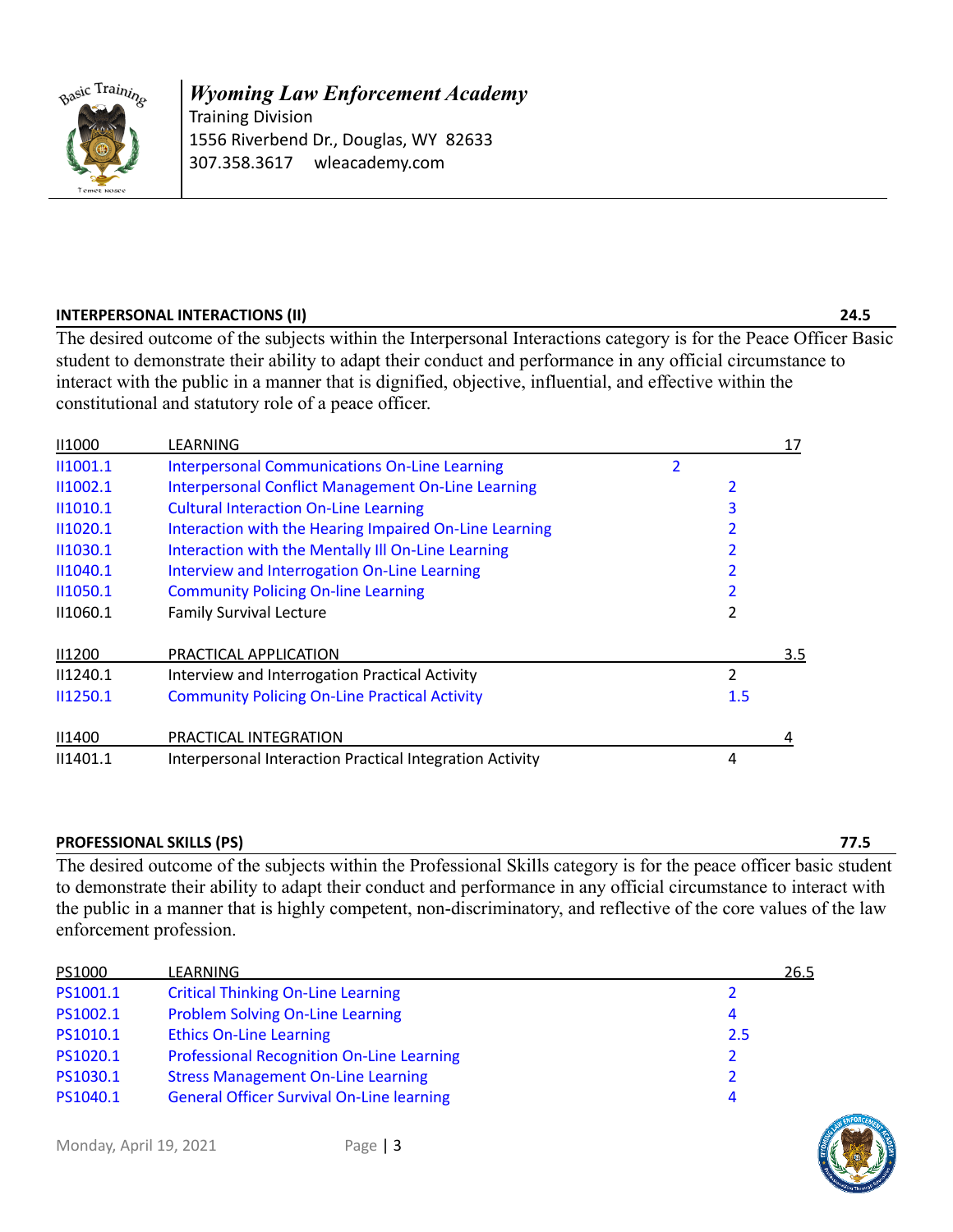

Training Division 1556 Riverbend Dr., Douglas, WY 82633 307.358.3617 wleacademy.com

| PS1041.1<br>PS1050.1<br>PS1060.1<br>PS1070.1 | Below 100 Lecture<br><b>Physical Fitness On-Line Learning</b><br><b>Communicable Diseases On-Line Learning</b><br>Peace Officer Standards and Training Lecture |    | 4<br>3 |    |
|----------------------------------------------|----------------------------------------------------------------------------------------------------------------------------------------------------------------|----|--------|----|
| PS1200                                       | PRACTICAL APPLICATION                                                                                                                                          |    |        | 48 |
| PS1210.1                                     | Ethics On-Line Practical Activity I - III                                                                                                                      |    | 6      |    |
| PS1220.1                                     | Professional Recognition Courtroom Practical Activity                                                                                                          |    |        |    |
| PS1250.1                                     | <b>Physical Fitness Training</b>                                                                                                                               | 36 |        |    |
| PS1251.1                                     | <b>Physical Fitness Assessments</b>                                                                                                                            |    | 4      |    |
| PS1400                                       | PRACTICAL INTEGRATION                                                                                                                                          |    |        |    |
| PS1401.1                                     | Professional Development Team Meetings                                                                                                                         |    | 3      |    |

### **ENFORCEMENT SKILLS (ES) 329**

The desired outcome of the subjects within the Enforcement Skills category is for the peace officer basic student to demonstrate their ability to adapt and utilize concepts, principles, and skills in any official circumstance to enforce law in a manner that is highly effective, reasonably safe, non-discriminatory, and reflective of the core values of the law enforcement profession.

| ES1000   | LEARNING                                                   |   | <u>87</u>      |
|----------|------------------------------------------------------------|---|----------------|
| ES1001.1 | <b>Basic Marksmanship On-Line Learning</b>                 |   | 4              |
| ES1002.1 | <b>Firearms Safety On-Line Learning</b>                    |   | 3.5            |
| ES1003.1 | Patrol Rifle Familiarization On-Line Learning              |   | 2              |
| ES1004.1 | <b>Weapons Maintenance On-Line Learning</b>                |   | 2              |
| ES1010.1 | <b>Custody &amp; Control On-Line Learning</b>              |   | 3              |
| ES1011.1 | <b>Arrest Related Death On-Line Learning</b>               |   |                |
| ES1012.1 | <b>Handling Prisoners On-Line Learning</b>                 |   |                |
| ES1020.1 | <b>Emergency Vehicle Operations I On-Line Learning</b>     |   | 4              |
| ES1030.1 | National Crime Information Center (NCIC) On-Line Learning  |   | 1              |
| ES1040.1 | <b>Traffic Stops On-Line Learning</b>                      |   |                |
| ES1041.1 | <b>Traffic Enforcement On-Line Learning</b>                |   | 2              |
| ES1042.1 | Wyoming Driver's License and Registration On-Line Learning |   | 2              |
| ES1043.1 | <b>Traffic Direction and Control Lecture</b>               |   | 1              |
| ES1044.1 | <b>DUI Enforcement Lectures</b>                            |   | 28             |
| ES1050.1 | <b>Building Searches Lecture</b>                           |   | $\overline{2}$ |
| ES1060.1 | <b>Disturbances On-Line Learning</b>                       |   | 2              |
| ES1061.1 | Domestic Violence Dynamics Lecture                         |   | 3              |
| ES1062.1 | Domestic Violence Arrest Discretion Lecture                |   | 4              |
| ES1070.1 | <b>Report Writing On-Line Learning</b>                     | 2 |                |
| ES1080.1 | OC Lecture                                                 |   | 1.5            |

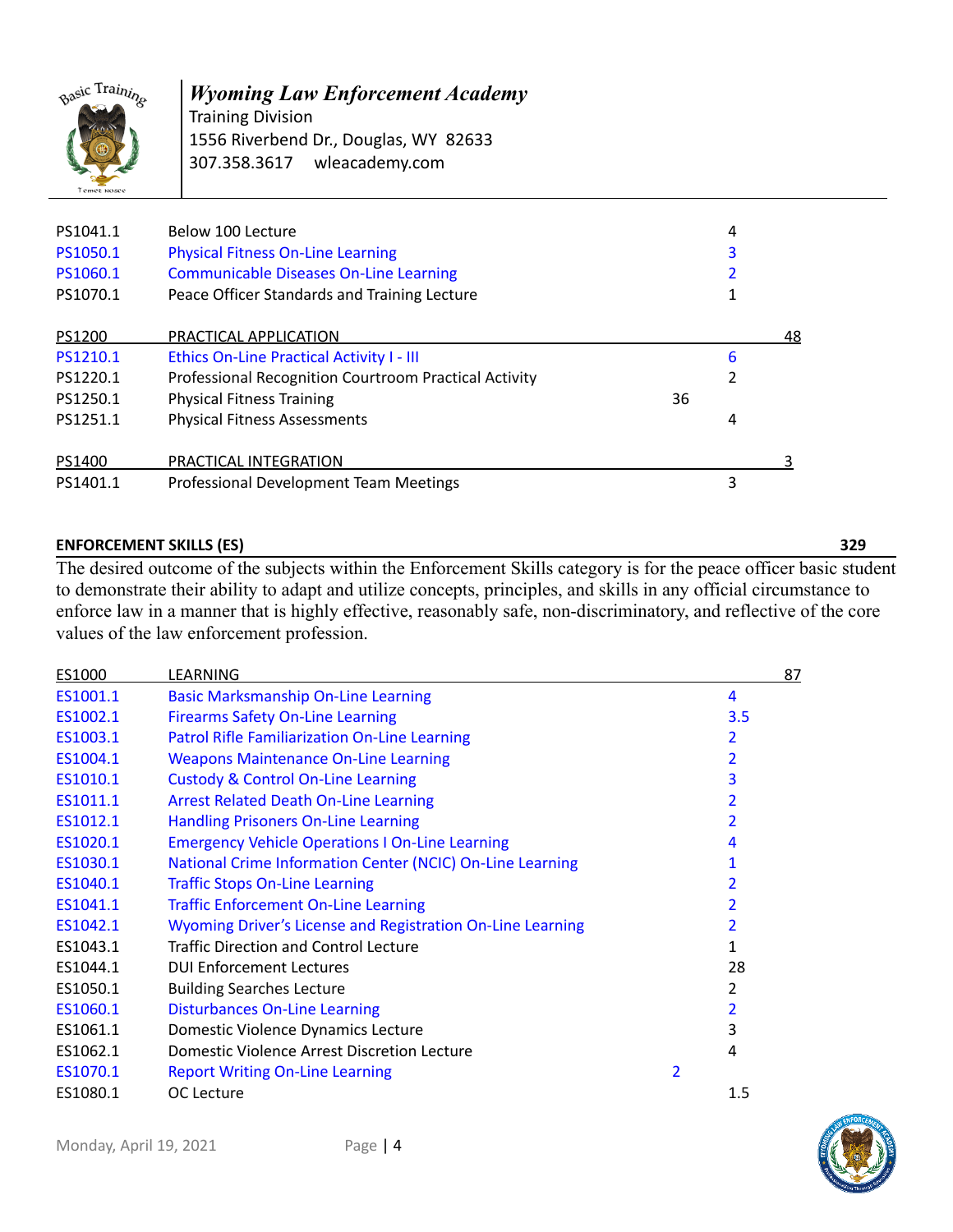

Training Division 1556 Riverbend Dr., Douglas, WY 82633 307.358.3617 wleacademy.com

| ES1090.1                         | <b>Terrorism Indicators Lecture</b>                      |    | $\overline{a}$ |      |
|----------------------------------|----------------------------------------------------------|----|----------------|------|
| ES1091.1                         | Weapons of Mass Destruction Lecture                      |    | 4              |      |
| ES1092.1                         | <b>Hazardous Materials On-Line Learning</b>              |    | 1.5            |      |
| ES1100.1                         | <b>Victims Issues Lecture</b>                            |    | $\overline{2}$ |      |
| ES1110.1                         | <b>Courtroom Demeanor and Testimony On-Line Learning</b> |    | 2.5            |      |
| ES1200                           | PRACTICAL APPLICATION                                    |    |                | 222  |
| ES1201.1                         | <b>Firearms Safety Practical Activity</b>                |    | $\overline{2}$ |      |
| ES1202.1                         | <b>Weapons Maintenance Practical Activity</b>            | 1  |                |      |
| ES1203.1                         | Handgun Concepts I - XII                                 |    | 47             |      |
| ES1204.1                         | Patrol Rifle Concepts I - VI                             |    | 22             |      |
| ES1210.1                         | Custody & Control Concepts I - V                         |    | 20             |      |
| ES1211.1                         | Custody & Control Application I - XX                     |    | 40             |      |
| ES1212.1                         | <b>Handling Prisoners Practical Activity</b>             |    | $\overline{2}$ |      |
| ES1220.1                         | <b>Emergency Vehicle Operations Concepts I - V</b>       |    | 10             |      |
| ES1221.1                         | Emergency Vehicle Operations Application I & II          |    | $\overline{a}$ |      |
| ES1222.1                         | Emergency Vehicle Operations Independent Activity I - IV |    | 8              |      |
| ES1230.1                         | Use of Force #1 Practical Training                       |    | $\overline{2}$ |      |
| ES1231.1                         | Use of Force #2 Practical Training                       |    | $\mathbf{1}$   |      |
| ES1232.1                         | Use of Force #3 Practical Training                       |    | 0.5            |      |
| ES1233.1                         | Use of Force Practical Evaluations                       |    | 1.5            |      |
| ES1240.1                         | Unknown Risk Traffic Stops Practical Activity            |    | 4              |      |
| ES1241.1                         | High Risk Traffic Stops Practical Activity               |    | 4              |      |
| ES1244.1                         | <b>DUI Practical Activities</b>                          |    | 9              |      |
| ES1250.1                         | <b>Building Searches Practical Demonstrations</b>        |    | $\overline{2}$ |      |
| ES1251.1                         | <b>Building Searches Practical Activity</b>              |    | 4              |      |
| ES1252.1                         | <b>Active Shooter Practical Training</b>                 | 24 |                |      |
| ES1260.1                         | <b>Disturbances Practical Demonstrations</b>             |    | 2              |      |
| ES1261.1                         | <b>Disturbances Practical Activity</b>                   |    | 4              |      |
| ES1270.1                         | Report Writing Practical Activity I & II                 |    | 4              |      |
| ES1280.1                         | <b>OC Practical Activity</b>                             |    | $\overline{2}$ |      |
| ES1310.1                         | <b>Courtroom Practical Activity</b>                      |    | $\overline{2}$ |      |
|                                  |                                                          |    |                |      |
| ES1400                           | PRACTICAL INTEGRATION                                    |    |                | 20   |
| ES1401.1                         | Patrol Activity #1                                       |    | 4              |      |
| ES1402.1                         | Patrol Activity #2                                       |    | 4              |      |
| ES1403.1                         | Patrol Activity #3                                       |    | 4              |      |
| ES1404.1                         | Patrol Activity #4                                       |    | 4              |      |
| ES1405.1                         | <b>Integrated Practical Evaluation I</b>                 |    | 4              |      |
| <b>INVESTIGATIVE SKILLS (IS)</b> |                                                          |    |                | 85.5 |

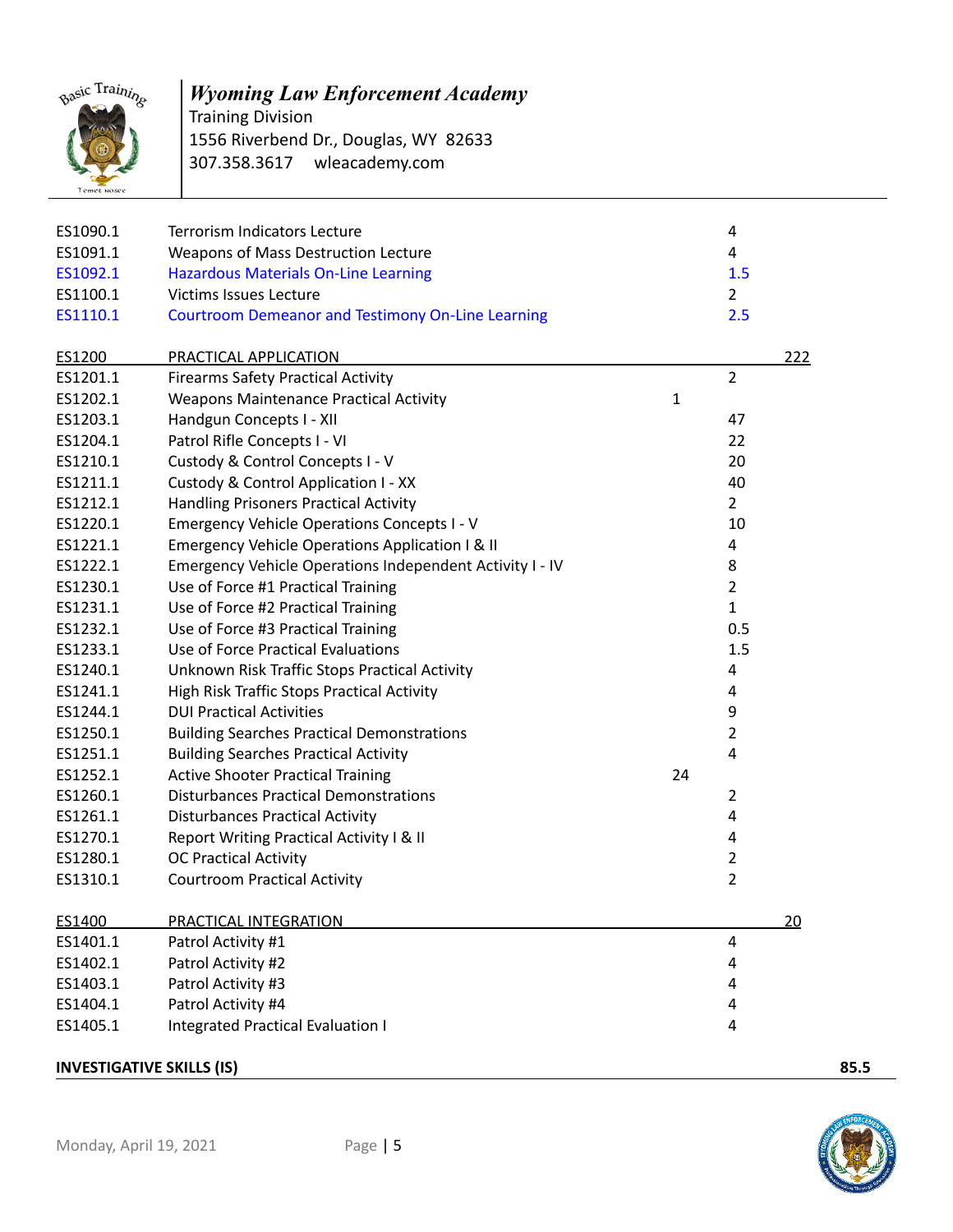

Training Division 1556 Riverbend Dr., Douglas, WY 82633 307.358.3617 wleacademy.com

The desired outcome of the subjects within the Investigative Skills category is for the Peace Officer Basic student to demonstrate their ability to adapt and utilize concepts, principles, and skills in any official circumstance to discover, analyze, and report accurate facts and circumstances in a highly competent, non-discriminatory, and reflective of the core values of the law enforcement profession.

| IS1000   | LEARNING                                                            |                |                | 43.5 |
|----------|---------------------------------------------------------------------|----------------|----------------|------|
| IS1001.1 | <b>Criminal Investigations On-Line Learning</b>                     |                | $\overline{2}$ |      |
| IS1010.1 | <b>Crime Scene Management Lecture</b>                               |                | 4              |      |
| IS1020.1 | <b>Search Warrant Concepts On-Line Learning</b>                     |                | $\overline{2}$ |      |
| IS1030.1 | <b>Auto Theft On-Line Learning</b>                                  |                | $\overline{2}$ |      |
| IS1031.1 | <b>Child Abuse and Neglect On-Line Learning</b>                     |                | 2.5            |      |
| IS1032.1 | Sexual Assault Investigations On-Line Learning                      |                | $\overline{2}$ |      |
| IS1033.1 | <b>Gang Awareness On-Line Learning</b>                              |                | 4              |      |
| IS1034.1 | Wyoming Game & Fish On-Line Learning                                | $\overline{2}$ |                |      |
| IS1035.1 | Immigration Custom Enforcement (ICE) On-Line Learning               |                | 2              |      |
| IS1040.1 | <b>Traffic Collision Investigation I Lecture</b>                    |                | 4              |      |
| IS1050.1 | <b>Controlled Substances Lecture</b>                                |                | 4              |      |
| IS1051.1 | Clandestine Laboratories Lecture                                    |                | 8              |      |
| IS1060.1 | Domestic Violence Investigations Lecture                            |                | 4              |      |
| IS1070.1 | <b>Cooperative Federal Agencies On-Line Learning</b>                |                | $\mathbf{1}$   |      |
|          |                                                                     |                |                |      |
| IS1200   | PRACTICAL APPLICATION                                               |                |                | 22   |
| IS1201.1 | <b>Criminal Investigations On-Line Team Practical Activity</b>      |                | $\overline{2}$ |      |
| IS1210.1 | <b>Crime Scene Management Practical Activity</b>                    |                | 9              |      |
| IS1220.1 | Search Warrants Practical Activity I & II                           |                | 3              |      |
| IS1240.1 | <b>Traffic Collision Investigation I On-Line Practical Activity</b> |                | $\mathbf{1}$   |      |
| IS1241.1 | Traffic Collision Investigation II Practical Activity               |                | $\overline{7}$ |      |
|          |                                                                     |                |                |      |
| IS1400   | PRACTICAL INTEGRATION                                               |                |                | 20   |
| IS1401.1 | <b>Investigations Activity #1</b>                                   |                | 4              |      |
| IS1402.1 | Investigations Activity #2                                          |                | 4              |      |
| IS1403.1 | Investigations Activity #3                                          |                | 4              |      |
| IS1404.1 | Investigations Activity #4                                          |                | 4              |      |
| IS1405.1 | <b>Integrated Practical Evaluation II</b>                           | 4              |                |      |

### **ADMINISTRATIVE HOURS (AH) 25.5 hrs**

The desired outcome of the subjects within the Administrative Hours category is for the peace officer basic student to be properly equipped to learn and have opportunities to demonstrate their level of learning in an objective environment.

| AH1000                                    | IATIONS<br>. A MIN AT |               | . .<br>10.J |
|-------------------------------------------|-----------------------|---------------|-------------|
| AH1001<br>the contract of the contract of | - 11.4<br>Lyon-       | ∸.J<br>$\sim$ |             |